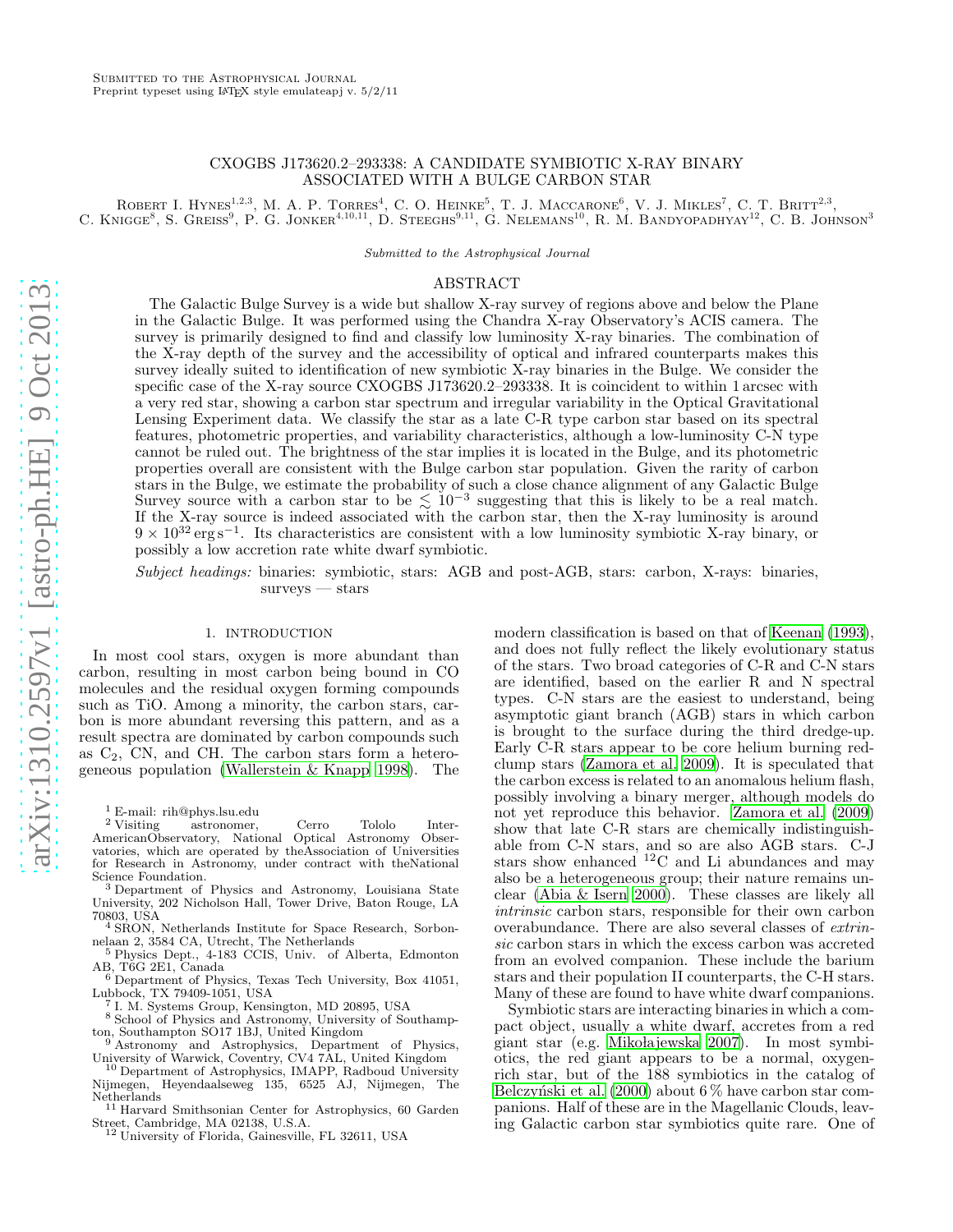the defining characteristics of the symbiotic star population is that they usually show an emission line spectrum, though exceptions do exist [\(Munari & Zwitter 2002\)](#page-9-4) and may represent a sub-class of low accretion rate symbiotics.

There is also a small population of symbiotic X-ray binaries (SyXBs) which instead host a neutron star [\(Masetti et al. 2006\)](#page-9-5). There are seven reasonably firm candidates [\(Masetti et al. 2012,](#page-9-6) and references therein), plus one tentative candidate that is identified with a carbon star [\(Masetti et al. 2011\)](#page-9-7). The total Galactic population of SyXBs has recently been estimated at 100– 1000 (Lü et al. 2012). The best studied SyXB is  $GX 1+4$ [\(Chakrabarty & Roche 1997\)](#page-8-2), which has a high X-ray luminosity ( $\sim 10^{37} \text{ erg s}^{-1}$ ) and an optical spectrum rich in emission lines. As more candidates have been discovered, these characteristics have been found to be the exception rather than the rule, and the other candidates have inferred X-ray luminosities of  $10^{32} - 10^{34} \text{ erg s}^{-1}$ . They typically show very hard and highly variable X-ray spectra. Presumably because of the low X-ray luminosity, and absence of a strong UV source to ionize the red giant wind, the optical spectra are usually lacking in emission lines making secure confirmation of a SyXB nature challenging.

In addition to these candidate SyXBs, [van den Berg et al. \(2006](#page-9-9)) identified 13 X-ray selected symbiotics in the Bulge. They found quite hard X-ray spectra and a paucity of emission lines, suggesting that this sample may well include some, or even a majority of SyXBs, or alternatively that X-ray selected white dwarf symbiotics define a different population from those previously identified optically. The objects found by [van den Berg et al. \(2006](#page-9-9)) suggest that looking for X-ray selected cool giants may be an efficient way to expand the symbiotic parameter space, including identifying more SyXBs, as cool giants are intrinsically very weak X-ray sources (Güdel 2004; [Ramstedt et al.](#page-9-11) [2012\)](#page-9-11).

The Galactic Bulge Survey (GBS) is an 0.3–8.0 keV X-ray survey performed with Chandra's ACIS-I camera [\(Jonker et al. 2011\)](#page-9-12). It was specifically optimized to identify low-luminosity neutron star X-ray binaries in the Bulge, with a limiting X-ray sensitivity of  $F_X >$  $2.3 \times 10^{-14} \text{ erg cm}^{-2} \text{ s}^{-1}$  (for a  $\Gamma = 2$ ,  $N_{\text{H}} = 10^{22} \text{ cm}^{-2}$ power-law spectrum) which translates to a luminosity limit of  $2 \times 10^{32} \text{ erg s}^{-1}$  at the Bulge distance. By observing at  $|b| > 1^{\circ}$ , the survey focuses on regions of reduced absorption relative to that of the Plane, so we can expect that most of the SyXBs in the survey area should be detected as X-ray sources. The modest extinction, coupled with the high optical and IR brightness of the companion stars in SyXBs means that we also can expect to detect the optical/IR counterparts and classify the systems. There is thus a reasonable prospect that the GBS can identify most of the SyXBs along its line of sight and thus provide a near-volume limited survey to test the population models.

Looking for Bulge symbiotics, SyXBs and white dwarf systems, is also potentially of interest if objects can be found with carbon star companions. Examining the distribution of objects in the Catalog of Galactic Carbon Stars (CGCS; [Alksnis et al. 2001\)](#page-8-3), it shows a pronounced

deficit of objects in the vicinity of the Bulge, in spite of the high density of red giants there. The entire 12 square degree field of the GBS contains just 5 objects from the CGCS. [Blanco & Terndrup \(1989\)](#page-8-4) found only 5 carbon stars among a sample of 2187 late M giants in the Bulge, implying a C-M ratio of just 0.0023. This can be compared to the Large and Small Magellanic Cloud C-M ratios of 0.8 and 13.8 respectively [\(Blanco & McCarthy](#page-8-5) [1983\)](#page-8-5), and a radial gradient from 0.2 to 0.7 in the disk of M33 [\(Rowe et al. 2005\)](#page-9-13). Besides their rarity, the carbon stars found in the Bulge, for example the 34 objects of [Azzopardi et al. \(1991\)](#page-8-6), are also markedly less luminous than those in the Magellanic Clouds. Indeed, [Ng](#page-9-14) [\(1997\)](#page-9-14) went so far as to suggest that there are no carbon stars in the Bulge, and that the objects found are actually more distant objects associated with the Sagittarius Dwarf Spheroidal galaxy seen through the Bulge. [Whitelock et al. \(1999](#page-9-15)) has challenged this, however, arguing that the photometric properties of the Bulge carbon stars are inconsistent with those of the carbon stars definitely associated with the Sagittarius Dwarf. Finding SyXBs associated with Bulge carbon stars can potentially then shed light on the evolutionary history of these objects, for example via modeling the spin history of their neutron stars (Lü et al. 2012).

Optical spectroscopy of counterparts to GBS X-ray sources is ongoing using a number of facilities. Here we report on the first candidate SyXB identified by the GBS with spectroscopic classification from Gemini-South and the Very Large Telescope, CXOGBS J173620.2–293338 (henceforth CX332 following the source numbering of [Jonker et al. 2011\)](#page-9-12). This X-ray source is coincident with a very red star, 2MASS J17362020–2933389, also identified as an Optical Gravitational Lensing Experiment (OGLE) irregular variable (OGLE IV BLG 654.20 36111; [Udalski et al. 2012\)](#page-9-16). This counterpart shares the characteristics of Bulge carbon stars.

# 2. DATA REDUCTION

### 2.1. CTIO Blanco Mosaic-2 Imaging

The field of CX332 was observed using the Mosaic-2 camera on the 4 m Blanco telescope at the Cerro-Tololo Inter-American Observatory from 2010 July 12 to 18. We obtained 120 sec exposures in the SDSS  $r'$  filter several times per night as part of an extensive program to obtain photometry of GBS sources (Britt et al. in preparation). The images were reduced with the NOAO Mosaic Pipeline [\(Shaw 2009\)](#page-9-17) which added astrometric and (approximate) photometric calibrations using the USNO B1.0 catalog [\(Monet et al. 2003\)](#page-9-18).

We combined the nine images with the best seeing to form an average shown in Fig. [1.](#page-2-0) We checked the astrometry against ten nearby objects matched with 2MASS objects. The agreement was excellent, with the Mosaic solution differing from 2MASS by  $(0.01 \pm$  $0.02, 0.08 \pm 0.02$ ) arcsec in RA and Dec. respectively. We also overlay on Figure [1](#page-2-0) the *Chandra* position. Two regions are indicated. The inner ellipse indicates  $95\%$  confidence WAVDETECT uncertainties reported by [Jonker et al. \(2011](#page-9-12)) combined in quadrature with the Chandra aspect uncertainty. The outer circle is a more conservative 95 % confidence region based on the prescription of [Hong et al. \(2005](#page-9-19)). The latter explicitly ac-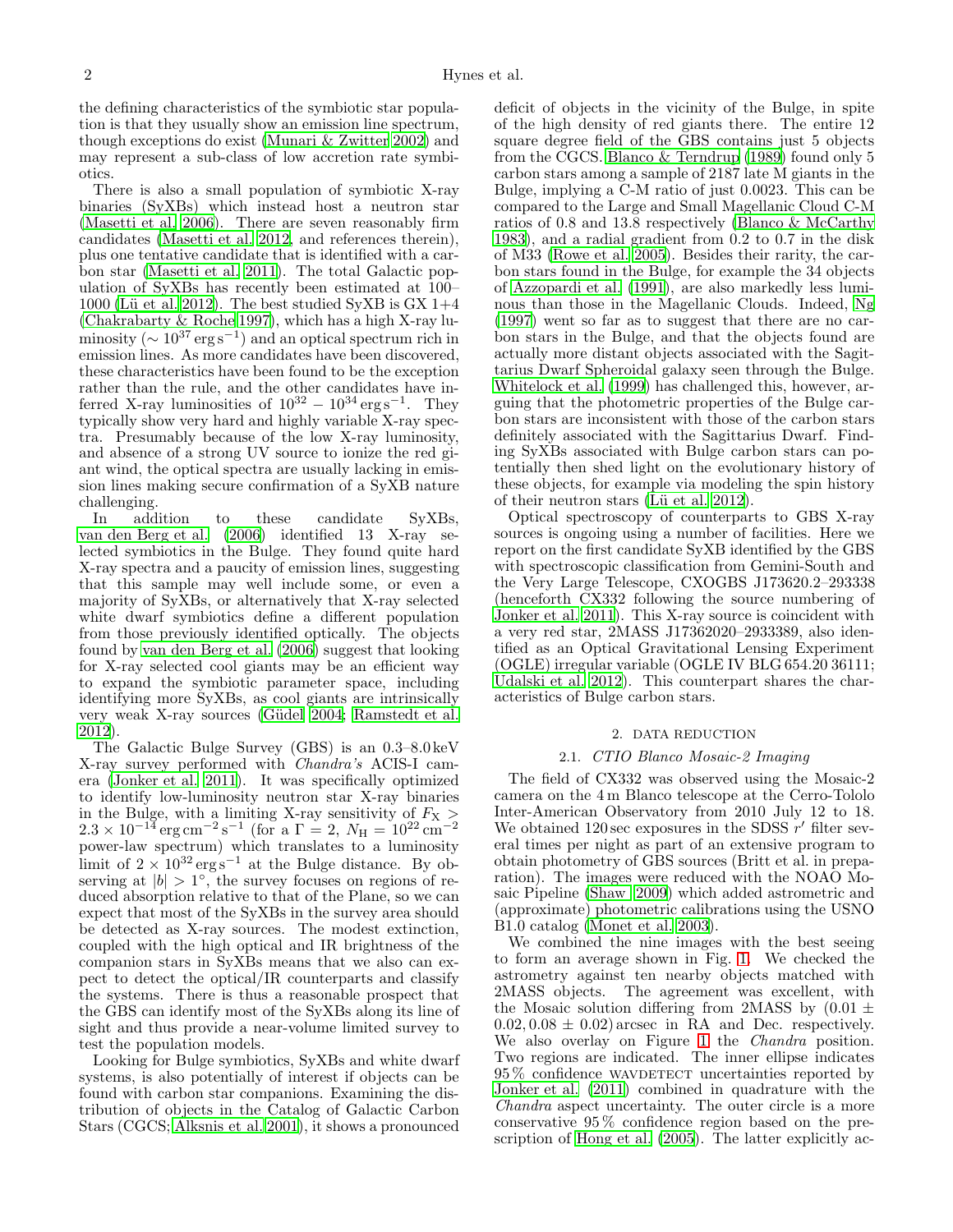

<span id="page-2-0"></span>Figure 1. Top Left: Average of the best nine Mosaic-2 images. The small white ellipse indicates the 95 % confidence region calculated by combining the WAVDETECT errors from Jonker et al.  $(2011)$ with the *Chandra* aspect uncertainty. The larger black circle is the 95 % confidence region calculated according to the prescription of [Hong et al. \(2005](#page-9-19)); this is reproduced in all the panels of this figure. The diagonal line indicates the alignment of the GMOS slit. Top Right: Closer-up view of the Mosaic-2 variance image. Bottom Left: Close-up of the central region from the Gemini-S acquisition image showing the second faint star (B) close to the bright carbon star A, as well as the southern star C for which a VIMOS spectrum was obtained. Bottom Right: *Chandra* ACIS-S 0.3–8.0 keV image of the same region. Grey points are single photon detections, the single black point is two photons. The dashed circle is the 95 % confidence Chandra aspect uncertainty.

counts for the degradation of the point-spread function off-axis, and so may be more realistic for a source observed 7.85 arcmin off-axis. However, in Figure [1](#page-2-0) we also show the *Chandra* image with individual events localized. Based on the event locations, the outer circle actually appears to be an over-estimate of the plausible uncertainty in the source position. We note that while the systematic Chandra aspect undertainty is taken account of, it is a negligible contribution to the current positional uncertainty (see Fig. [1\)](#page-2-0). The Chandra observation was too shallow to allow correction of the aspect uncertainty by cross-correlation with other sources in the field.

The X-ray position is very close to a bright star (A) and a faint companion (B) to the north-east; the X-ray localization is not good enough to discriminate between these. We measure a brightness for star A of  $r' = 17.4 \pm 0.5$ , with the uncertainty dominated by that of the USNObased calibration. Several other stars cannot securely be ruled out at 95 % confidence, but are less likely counterparts since the source is most likely to be near the center of a 95 % confidence region. We label the next brightest credible candidate star C.

We also examined our Mosaic-2 images using the image subtraction technique [\(Alard & Lupton 1998](#page-8-7); [Alard](#page-8-8)  $2000$ ). Some r' variability from star A is detected in the variance images (Figure [1\)](#page-2-0), but this is actually quite low amplitude and the variability of star A is much better sampled by OGLE observations [\(Udalski et al. 2012,](#page-9-16) Section [5\)](#page-5-0). No signal is seen in the variance image from stars B or C.

<span id="page-2-1"></span>Table 1 Photometry of star A

| Survey       | Filter                               | Magnitude                                                                    |
|--------------|--------------------------------------|------------------------------------------------------------------------------|
| Mosaic-2     | r'                                   | 17.4<br>$+0.5$                                                               |
| OGLE         | I                                    | 15.156                                                                       |
| 2MASS        | $\cdot$ <sub>I</sub><br>H<br>$K_{s}$ | $11.542 \pm 0.047$<br>$10.130 \pm 0.046$<br>$9.649 + 0.048$                  |
| <b>DENIS</b> | i<br>J<br>$K_{\rm s}$                | $15.062 \pm 0.09$<br>$11.398 + 0.07$<br>$9.483 + 0.05$                       |
| GLIMPSE      | 3.6 <br>4.5<br>[5.8]<br> 8.0         | $9.127 \pm 0.041$<br>$9.191 + 0.045$<br>$9.067 + 0.025$<br>$8.979 \pm 0.024$ |
| WISE         | W1<br>W2<br>W3<br>W4                 | $8.828 \pm 0.030$<br>$8.846 \pm 0.028$<br>$8.614\pm0.058$<br>$7.224 + 0.171$ |

2.2. Archival Photometry

Archival photometry is available for star A from a number of sources, principally in the IR. We make most use of the Two Micron All Sky Survey (2MASS) All-Sky Catalog [\(Cutri et al. 2003\)](#page-8-9), corroborated by the Deep Near Infrared Survey of the Southern Sky (DENIS) [\(DENIS Consortium 2005\)](#page-8-10) in the near-IR. In the mid-IR we have Wide-Field Infrared Survey Explorer (WISE) All Sky Data Release [\(Cutri & et al. 2012\)](#page-8-11) and the Galactic Legacy Infrared Mid-Plane Survey Extraordinaire (GLIMPSE) Source Catalog [\(Spitzer Science Center](#page-9-20) [2009\)](#page-9-20). In addition, Star A was included in the OGLE Galactic Bulge area as BLG 654.20, and a lightcurve is presented by [Udalski et al. \(2012\)](#page-9-16). We include their  $I$ band magnitude in our photometry database, and discuss their lightcurve in Section [5.](#page-5-0) We summarize the available archival photometry in Table [1](#page-2-1)

### 2.3. Gemini-S/GMOS Spectroscopy

Stars A and B were observed with the Gemini Multi-Object Spectrograph (GMOS) on the Gemini-South telescope as part of a spectroscopic survey of GBS counterparts. The acquisition image had a better image quality than the Mosaic-2 images and clearly resolves stars A and B, so we also show it in Figure [1.](#page-2-0)

Two  $450s$  exposures were obtained on 2010 March 18 using the R150 grating spanning the full accessible CCD spectrum at 17 Å resolution, spread over two CCDs. The slit was aligned to pass through both stars A and B (see Figure [1.](#page-2-0) The spectra were independently reduced using the Gemini IRAF package, and using a manual reduction in  $IRAF<sup>13</sup>$  $IRAF<sup>13</sup>$  $IRAF<sup>13</sup>$ . We retained the manual optimal extraction which was found to be somewhat cleaner. Flat-fielding used a single flat taken immediately after the object frames and wavelength calibration was performed relative to a daytime CuAr arc spectrum following standard GMOS procedures.

Extraction of the spectrum of star A proceeded nor-

<span id="page-2-2"></span><sup>13</sup> IRAF is distributed by the National Optical Astronomy Observatories, which are operated by the Association of Universities for Research in Astronomy, Inc., under cooperative agreement with the National Science Foundation.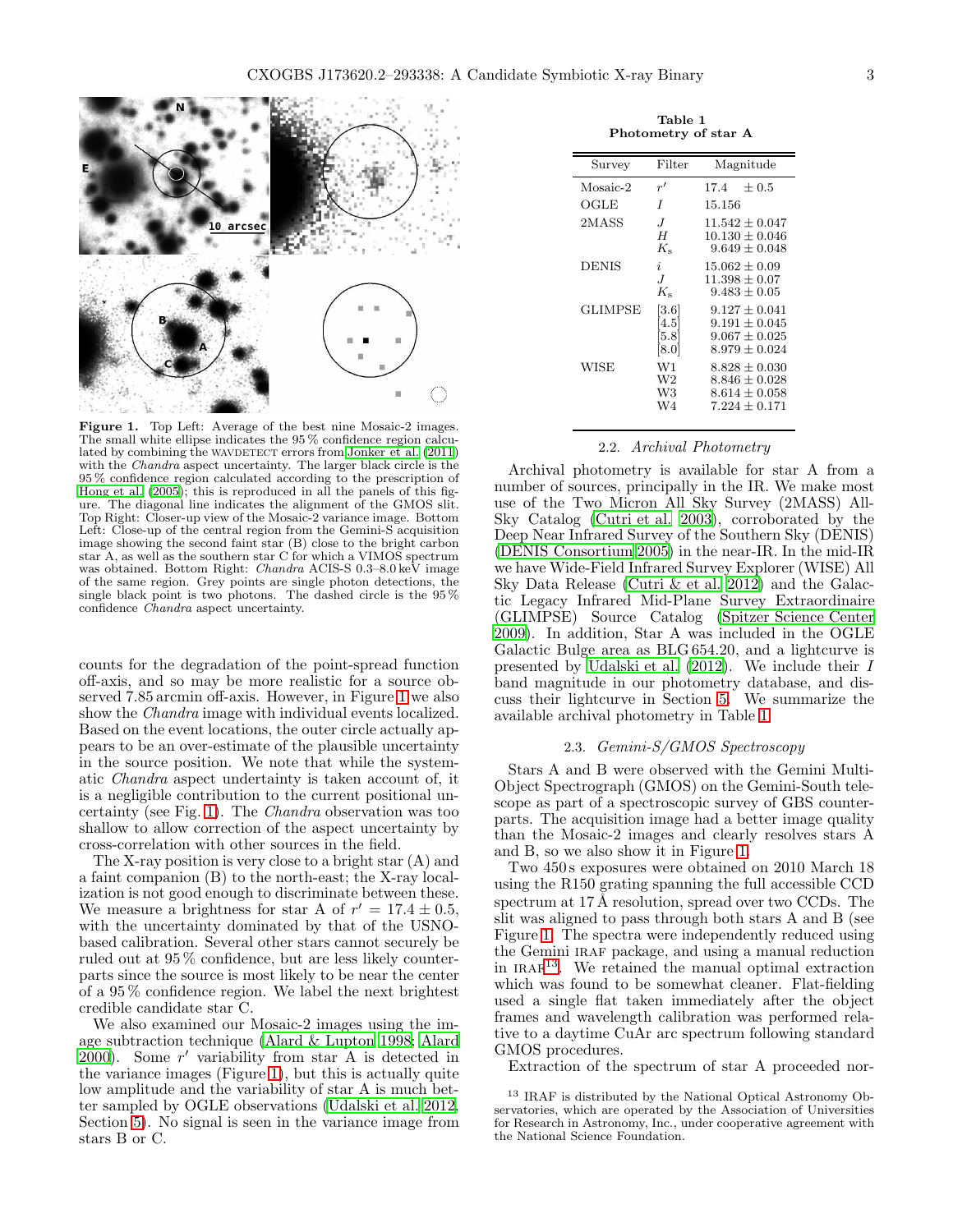<span id="page-3-0"></span>

mally using optimal extraction methods within IRAF. The extraction region was chosen to exclude that contaminated by star B. To aid comparison with atlas spectra, we applied a crude flux calibration using the spectrophotometric standard LTT 7379 [\(Hamuy et al. 1994\)](#page-9-21). This was not observed on the same night, and so does not provide a precise flux calibration, but suffices to remove most of the effects of the instrumental response, except at the longest wavelengths. The full extracted spectrum combining both CCDs in shown in Fig. [2.](#page-3-0) Star A is clearly a carbon star showing strong features of  $C_2$ at  $5200 \text{\AA}$  and  $5600 \text{\AA}$ , and multiple CN features from  $5700 - 6600$ Å.

Star B was more challenging. We adapted the methods of [Hynes \(2002\)](#page-9-22) to extract its spectrum. We could not use this approach exactly as there was not a co-aligned, isolated PSF template star to use. We began by subtracting a two-dimensional fit to the sky. To deal with the blending, we assumed that the profile of the star A should be spatially symmetric and so reflected the twodimensional spectrum around the trace of star A. This did not work well in the core of the profile where the interpolation of the reflected profile was inadequate to describe the data, but did work well in the wings. In particular, the profile of star B was well defined, and isolated from the residuals to the fit in the core of star A. We then proceeded to follow [Hynes \(2002\)](#page-9-22) and optimally extract the spectrum of the star B adding the subtracted light from the bright star to the effective sky image to ensure proper weighting of pixels across the profile. Once extracted, the spectrum was calibrated as for the star A, and is also shown in Figure [2.](#page-3-0) Compared to star A, the spectrum is relatively featureless, and dominated by the atmospheric A band at  $7600 \text{\AA}$  and the water feature at 9300 Å. No emission features are present.

## 2.4. VLT/VIMOS Data

Stars A and C were also observed with VIMOS (Le Fèvre et al. 2003), an imager and multi-object spectrograph mounted on the Nasmyth focus of the 8.2-m European Southern Observatory Unit 3 Very Large Telescope at Paranal, Chile. The medium resolution (MR) grism was used to yield a 2.5  $A/pixel$  dispersion and a wavelength coverage of  $\sim$  4800 − 10000 Å. The use of 1.0 arcsec width slits provided a spectral resolution of  $∼ 10$  Å FWHM. The spectroscopic observations of CX332 were obtained on 2011 July 3 in service mode under program  $085.D-0441(A)$ . They consisted of two spectroscopic integrations of 875 s, along with three flat-field exposures and a helium-argon lamp exposure for wavelength calibration. Standard data reduction was performed with the ESO-VIMOS pipeline [\(Izzo et al. 2004](#page-9-24)) which averaged the two spectra and automatically extracted the objects found on the slit. To handle saturation effects in the spectrum of CX332, we extracted interactively with the IRAF KPNOSLIT package the reduced 2-D frame that contain both stellar and sky spectra (pipeline file with product code SSEM). We refer the reader to Torres et al. (in preparation) for further details on the VIMOS spectroscopy for GBS sources.

## 3. IDENTIFYING THE OPTICAL COUNTERPART TO CX332

### 3.1. Alternative Counterparts

Star A, the carbon star, is clearly the brightest candidate counterpart, and is the only optical variable detected within the Chandra error circle, but star B is also close to the center of the error circle. As noted above, star B shows an unremarkable spectrum and no detected variability. No emission lines are seen, in particular at the location of  $H\alpha$  region. It is also quite red, comparable to the star A. These characteristics suggest a reddened star in the Bulge, possibly a K-type giant, as no molecular bands are present to signify an M spectral type.

To estimate the brightness of star B we extracted an average spatial sky-subtracted profile from the Gemini spectra for the spectral region  $7289-8831\text{\AA}$  approximately corresponding to the  $I$  band. Both stars show clean, marginally resolved profiles. We perform a joint fit to both profiles with two Voigt profiles, with the same Gaussian and Lorentzian widths and find a brightness ratio of 0.039, corresponding to a magnitude difference of 3.5 magnitudes. At the time of the Gemini observation, the OGLE magnitude of star A was about 15.2, so we estimate that star B is at  $I \simeq 18.7$ . At the mean Bulge distance, and reddening  $E(B-V) = 1.96$  (see Sec-tion [6\)](#page-5-1), this corresponds to  $M_I \simeq +1.3$ , too faint to be a giant at 8 kpc. It may be a giant on the far side of the Bulge, a Bulge sub-giant, or a foreground dwarf. If this were the X-ray counterpart, with an 8 photon detection  $(F_X \simeq 6 \times 10^{-14} \,\text{erg\,cm}^{-2}\,\text{s}^{-1}$ ; [Jonker et al. 2011\)](#page-9-12) then it is too X-ray bright for the expected RS CVn distribution (Fig. 3 of [Jonker et al. 2011](#page-9-12)) and lacks the emission lines expected for a quiescent cataclysmic variable or intermediate polar.

We also obtained a VLT/VIMOS spectrum of star C with the same configuration as for star A. This is also unremarkable and shows no emission features. The absorption features detected are typical of G and early K stars. Like star B, it is not detected as an optical variable. We conclude that neither stars B nor C are likely to be the counterpart to the X-ray source, leaving star

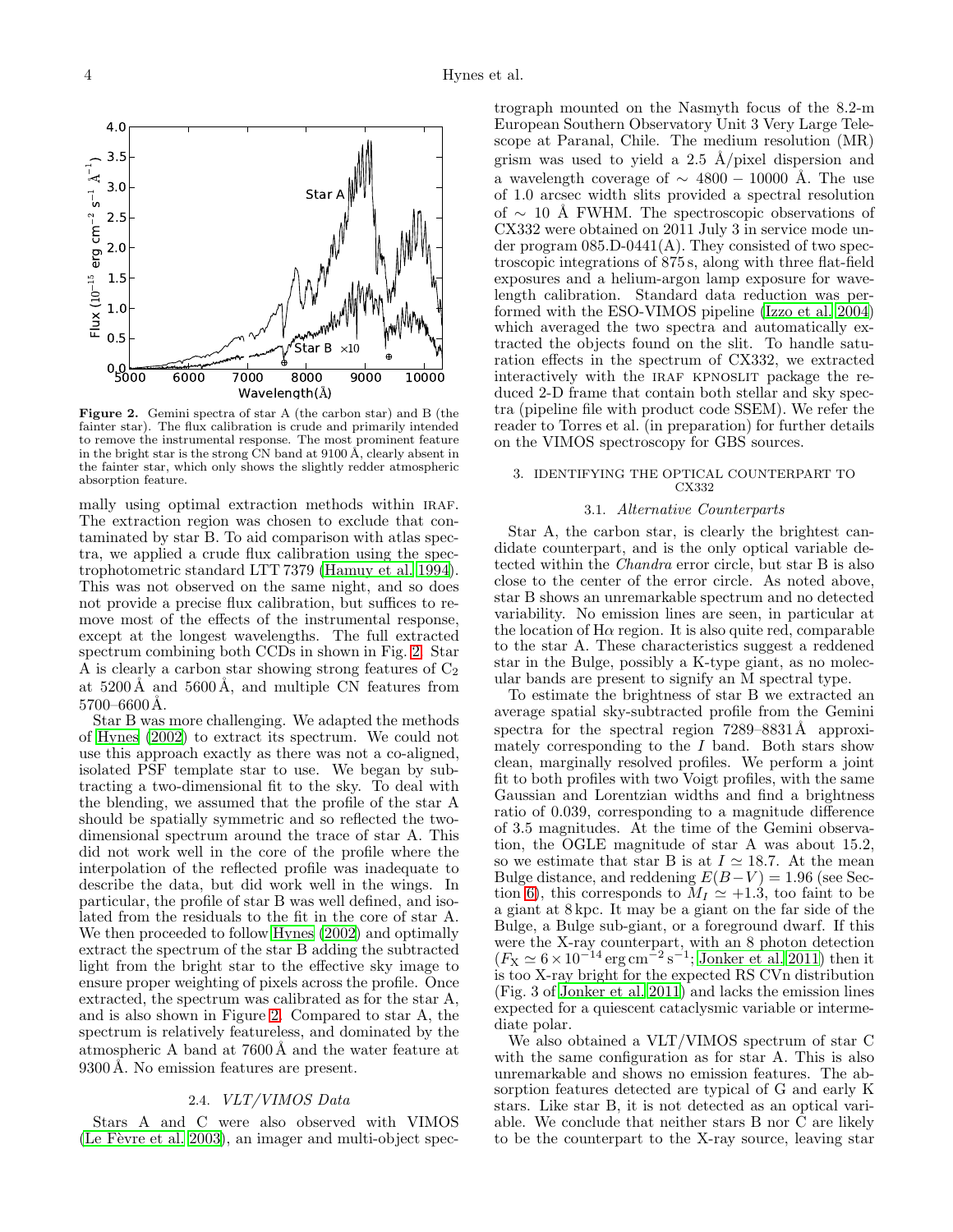A, the carbon star, as the most probable counterpart.

### 3.2. Chance Coincidence Probability

A complementary approach is to assess the likelihood of a chance alignment of one of the GBS X-ray sources with a rare object such as a Bulge carbon star. The X-ray position reported by [Jonker et al. \(2011\)](#page-9-12) is  $\alpha =$  $264.08432 \pm 0.00024$ ,  $\delta = -29.56064 \pm 0.00014$  where the *Chandra* aspect uncertainty of  $0.6$  arcsec  $(90\% \text{ confi})$ dence) has not been included. The best position for the carbon star is from 2MASS,  $\alpha = 264.084174 \pm 0.000019$ and  $\delta = -29.560827 \pm 0.000017$ . The X-ray/IR positional offset is therefore  $\Delta \alpha = +0.47 \pm 0.76$  arcsec, and  $\Delta\delta = +0.69 \pm 0.49$  arcsec. Adding the  $1\sigma$  aspect uncertainty in quadrature, the 1-d offset is  $0.83 \pm 0.69''$ . The X-ray source is clearly consistent with the carbon star.

We can estimate the probability of a chance coincidence based on the expected surface density of carbon stars. [Masetti et al. \(2011\)](#page-9-7) attempted to estimate this for CGCS 5926 by assuming a total population of about 2000 carbon stars in the Galaxy, and an effective surface density of 0.5 per square degree. This estimate is based on known sources within the CGCS and is likely a severe underestimate. The CGCS contains 5 carbon stars within the 12 square area of the GBS, close to what [Masetti et al. \(2011\)](#page-9-7) assumed. While it is true that carbon stars appear to be exceptionally rare in the Bulge, systematic surveys have found that there are more than this. We can make some more realistic estimates based on other studies of carbon stars in the Bulge. First, we can compare with the catalog of [Azzopardi et al. \(1991](#page-8-6)). 34 stars were identified in 9 fields (with some overlap). On average they find 4 carbon stars per 55 arcmin square field implying a density of 4.8 carbon stars per square degree, an order of magnitude higher than [Masetti et al. \(2011\)](#page-9-7) assumed. Alternatively, we can note that [Blanco & Terndrup \(1989](#page-8-4)) found just 5 carbon stars among 2187 M5 or later type giants surveyed in the Bulge, corresponding to a C-M ratio of 0.0023. The Besancon Galactic Model [\(Robin et al.](#page-9-25) [2003\)](#page-9-25) predicts a density of 7300 M5–9 giants per square degree in the vicinity of CX332. With the C-M ratio of [Blanco & Terndrup \(1989\)](#page-8-4), we then expect around 17 carbon stars per square degree. This is a little higher than found by [Azzopardi et al. \(1991\)](#page-8-6), but CX332 is closer to the Plane than their fields were. Considering 17 carbon stars per square degree to be the most optimistic prediction, we then expect a probability of  $4 \times 10^{-7}$  that a carbon star will be found within 1 arcsec of CX332, or  $7 \times 10^{-4}$  of a chance alignment within 1 arcsec of any of the 1640 GBS X-ray sources. This supports our conclusion that star A is most likely to be the true optical counterpart to CX332, and from here on this work focuses on the properties of this object.

### 4. SPECTRAL CLASSIFICATION

We begin classification of star A by comparing the  $5000-7000\text{\AA}$  spectrum to standard examples from [Barnbaum et al. \(1996\)](#page-8-12). For each one, we convolve the template spectrum with a  $10 \text{\AA}$  Gaussian to provide a closer match to the instrumental resolution of the VLT spectrum, and scale the spectrum to match our count levels. Adjustments in this scaling were made between different wavelengths to correct for differences in the shape



<span id="page-4-0"></span>Figure 3. Close-up of the red spectra of star A compared to spectra of the closest C-H, C-R, and C-N matches from [Barnbaum et al.](#page-8-12) [\(1996\)](#page-8-12). The spectrum of our carbon star has been dereddened. The spectra of the comparison stars were rescaled to approximately the same flux and then offset upwards by 2, 3, and 4.5 units.

of the two spectra. The relative strength of features between the template and our target should thus be independent of uncertainties in calibration and dereddening of our spectrum.

The primary diagnostic that can be used to reject many of the atlas spectra is the strength of the  $C_2$  Swan bands at  $5200 \text{\AA}$  and  $5600 \text{\AA}$ . Both the overall strength of the bands, and the relative strength of the two, distinguish different classifications, although this primarily is a discriminant of the  $C_2$  index.

We find that fair matches are possible with either C-R types or C-N types. All of the C-J spectra included by Barnbaum et al.  $(1996)$  show much stronger  $C_2$  Swan bands  $(C_2$  indices of 5 or 5.5) than observed and can be discounted, as can the barium stars which show much weaker bands. The C-H stars are a closer match, but still notably inferior to C-R or C-N types, at least within the parameter ranges sampled by [Barnbaum et al. \(1996](#page-8-12)).

Among the C-R stars, the best fit was for HD 223392  $(C-R3-$ ,  $C_2$  4), with a reasonable match also for  $HD 76846$  (C-R2+, C<sub>2</sub> 4). C-R stars with C<sub>2</sub> indices of 1.5-3.0 substantially underpredict the carbon bands, those with  $C_2$  index of 5.5 strongly overpredict them. The best fitting C-N star was BD +2° 3336 (C-N4, C<sub>2</sub> 3). The closest match we could find among the C-H stars was HD 209621 (C-H3,  $C_2$  4.5). This reproduces the  $C_2$ bands, but underpredicts the strength of CN. We show the spectra of star A dereddened with  $E(B-V) = 1.96$ (see Section [7\)](#page-6-0) together with the best spectral matches in Figure [3.](#page-4-0)

While we have examined all of the digitized spectrum from [Barnbaum et al. \(1996\)](#page-8-12), we are limited in parameter space by the stars included, and since our primary diagnostic is the strength of the  $C_2$  bands, we mainly are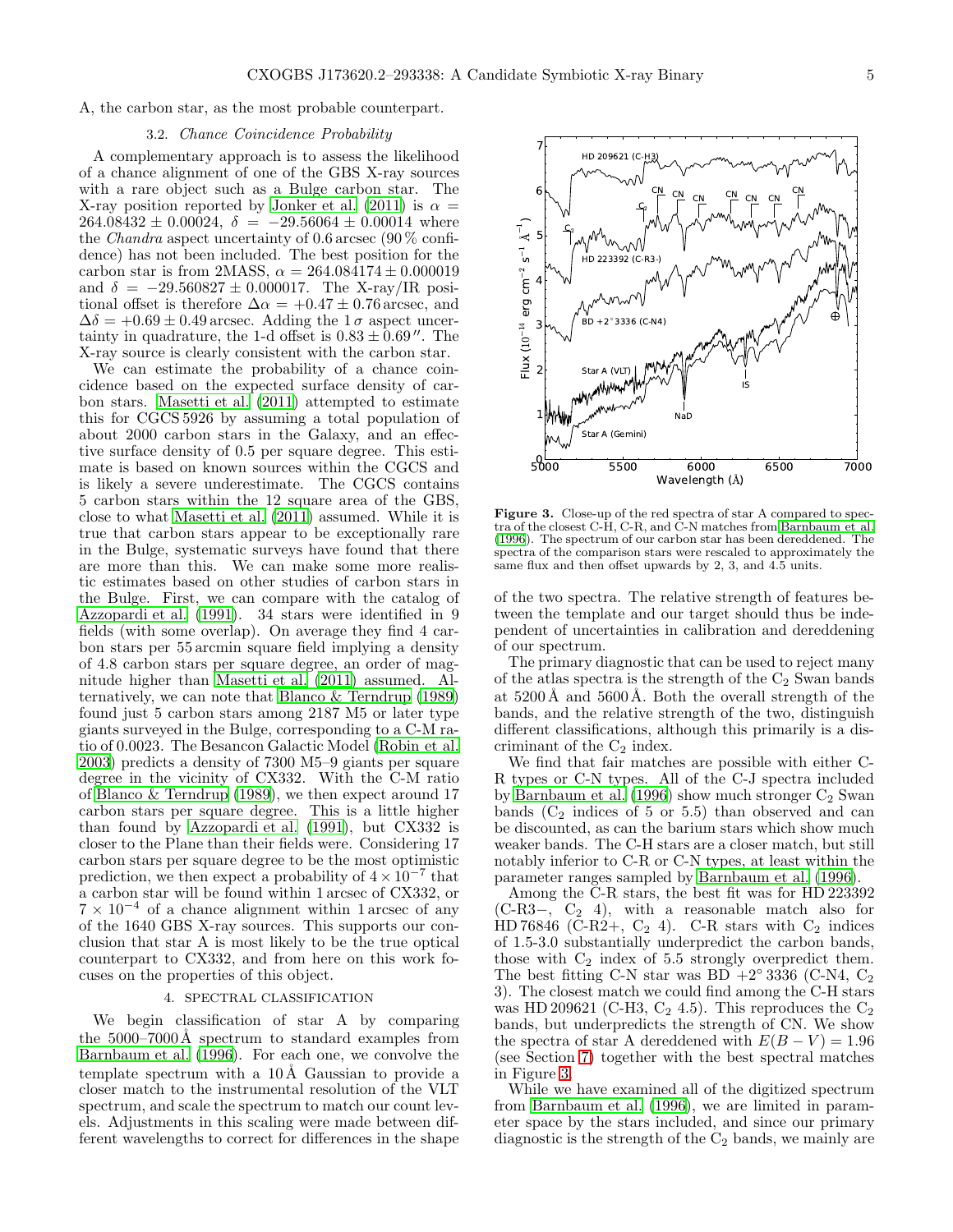15.00 15.05 15.10 15.15 15.20 15.25 15.30 15.35 15.40

**CTIO** 

Gemini-S

OGLE I Magnitude

OGLE I Magnitude

<span id="page-5-2"></span>Figure 4. Near-IR spectrum of star A obtained with VLT/VIMOS, showing the Ca ii triplet. We also highlight the CN bandheads [\(Wallace 1962](#page-9-26)).

sensitive to the  $C_2$  index, rather than the temperature. To check this classification we also examined the VLT  $I$ band spectrum in the vicinity of the Ca II triplet which is sensitive to temperature in carbon stars [\(Richer 1971\)](#page-9-27). We show this region in Figure [4.](#page-5-2) [Richer \(1971\)](#page-9-27) classifies the near-IR spectra into a temperature sequence from C0–C7. This system does not exactly correspond to the system of [Keenan \(1993\)](#page-9-1) which is the basis of the [Barnbaum et al. \(1996\)](#page-8-12) atlas, but we can identify correspondences between the two systems where stars are present in both. In particular, [Richer \(1971\)](#page-9-27) includes many C5 objects, the majority of which are also classified as C-N5 by [Barnbaum et al. \(1996](#page-8-12)).

The first thing we note is the presence of multiple prominent CN bandheads. This rules out the C0–C2 classifications, in which these are virtually undetected; the first class in which they are prominent is C3. The relative strength of the Ca II lines to the CN bands points to not much later than this, as the  $8498 \text{\AA}$  line should be overwhelmed by CN by C5. CN and Ca ii features thus point to a C3–C4 classification. The C0–C2 stars identified by [Richer \(1971](#page-9-27)) are mostly a mix of C-R and C-H stars with temperature indices of 1–3. Since these do not match our spectrum, we can rule out an early C-R classification, leaving the near-IR spectra favoring a C-R3–5 or C-N3–5, roughly consistent with the red classification. We conclude that star A is a late C-R or early C-N star. Both types are considered to be near the bottom of the AGB [\(Zamora et al. 2009](#page-9-2)).

#### 5. VARIABILITY

<span id="page-5-0"></span>The optical counterpart to CX332 was identified as an irregular variable using OGLE data [\(Udalski et al. 2012\)](#page-9-16), with  $I$  magnitude listed as 15.156, and no  $V$  detection. We reproduce the lightcurve in Figure [5](#page-5-3) and indicate the times of our observations. The behavior seen is quite typical of carbon stars on the AGB, with the dips indicating periods of dust formation. This star would be classified as a slow irregular variable (Lb; [Wallerstein & Knapp](#page-9-0) [1998\)](#page-9-0). The dips are relatively shallow compared to some carbon stars, and so the dust formation is modest and there is unlikely to be significant local extinction to be



<span id="page-5-3"></span>5200 5400 5600 5800 6000 6200 HJD - 2450000

VLT

accounted for. The behavior does indicate that the star is an AGB star, as variability and dust formation is not seen in the red clump giants associated with early C-R stars (e.g. the tabulation of [Barnbaum et al. 1996\)](#page-8-12). The variability also is additional evidence against identifying star A as a barium or C-H star in which the carbon overabundance is a result of binary evolution; these are typically non-variable. We note that a few of the later C-H type stars listed by [Barnbaum et al. \(1996\)](#page-8-12) are irregular or semi-regular variables. C-H stars appear to be population II counterparts to R stars (see e.g. [Barnbaum et al.](#page-8-12) [1996\)](#page-8-12) and so it is likely that they share the dichotomy between early and late C-R stars [\(Zamora et al. 2009\)](#page-9-2) with some late C-H stars not being products of binary evolution. In any case, C-H stars provided a poorer match to the spectrum of star A than C-R or C-N stars. The variability then supports the identification of the counterpart as either a late C-R or C-N type AGB star. The low amplitude behavior is quite consistent with other late C-R stars in particular, for example the C-R4 stars listed by [Barnbaum et al. \(1996](#page-8-12)) are all semi-regular (SR) or irregular (Lb) variables. Of these, the C-R4 carbon star RV Sct is included in the All Sky Automated Survey Catalog of Variable Stars [\(Pojmanski 2002\)](#page-9-28). It shows irregular variability with an amplitude around 0.4 mags in  $V$ , and timescales similar to star A.

#### 6. SPECTRAL ENERGY DISTRIBUTION

<span id="page-5-1"></span>We compile the photometry from Table [1](#page-2-1) into a spectral energy distribution in Fig. [6.](#page-6-1) Effective wavelengths and zeropoints or AB offsets are taken<br>from Frei & Gunn (1994), Fukugita et al. (1995), from [Frei & Gunn \(1994](#page-8-13)), [Fukugita et al. \(1995](#page-8-14)),  $(2005)$ , [Spitzer Science Center](#page-9-20) [\(2009\)](#page-9-20), and [Jarrett et al. \(2011\)](#page-9-30).

The line-of-sight extinction to our Bulge fields has been estimated by [Gonzalez et al. \(2011\)](#page-8-15) and [Gonzalez et al.](#page-9-31) [\(2012\)](#page-9-31) based on red clump stars in VVV data. For CX332, we find  $E(B - V) = 1.96 \pm 0.28$ . [Wallerstein & Knapp \(1998](#page-9-0)) compile effective temperature estimates for a number of C-N stars, and in particular for a sample of 11 C-N5 stars, the effective temper-

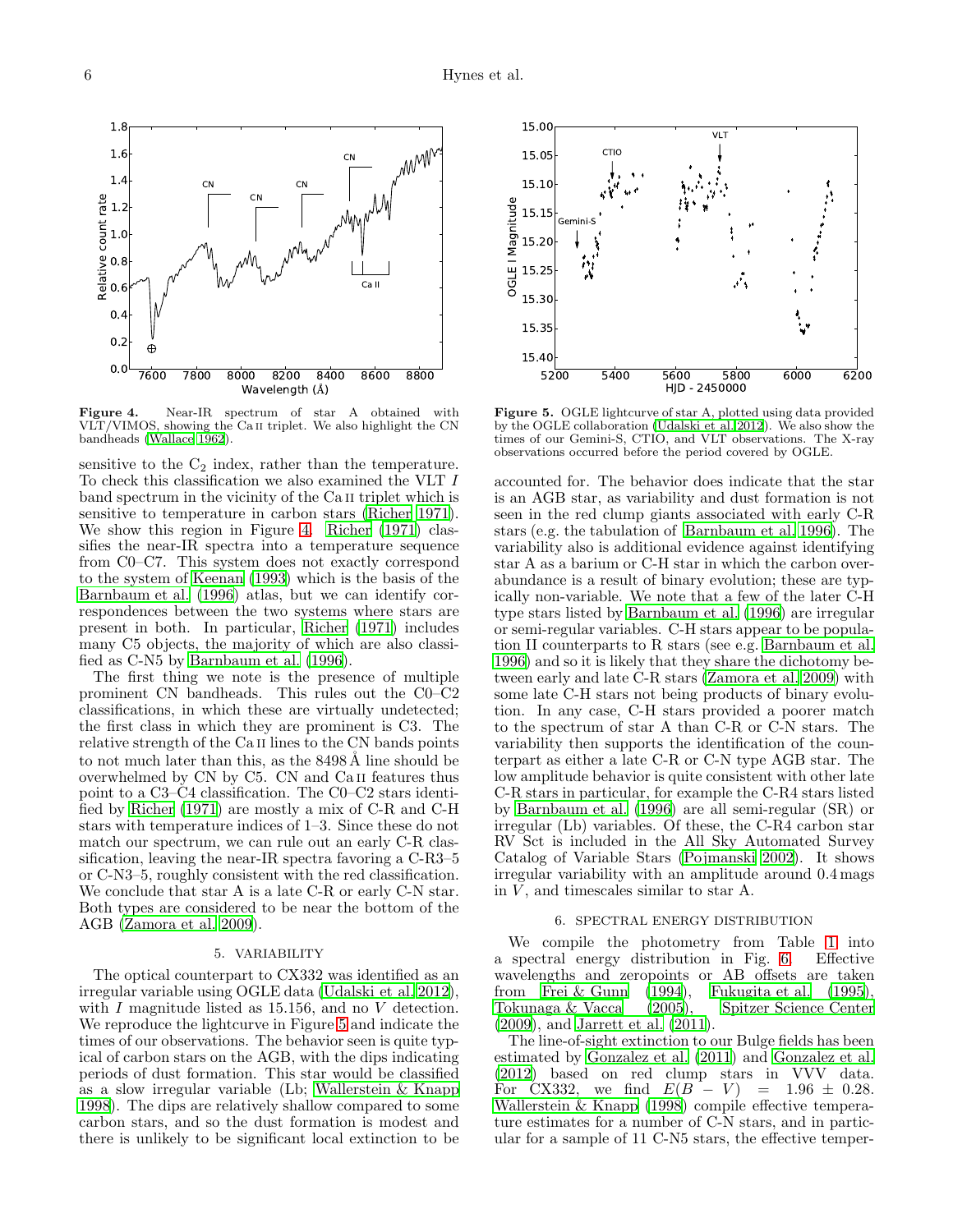

<span id="page-6-1"></span>**Figure 6.** Spectral energy distribution of star A. The filled triangle is Mosaic-2  $r'$  data, open square is OGLE  $I$ , filled circle is DENIS  $IJK$ , open triangle is 2MASS  $JHK<sub>S</sub>$ , filled stars are WISE, and open circles are from Glimpse. The dashed and solid lines are  $3050 \text{ K}$  and  $4430 \text{ K}$  blackbody spectra respectively, reddened by  $E(B-V) = 1.96$ . Error bars which are not shown are smaller than the size of the points.

ature is  $3050 \pm 190$  K. C-R stars appear to be systematically hotter. For three C-R3–5 stars, [Dominy \(1984](#page-8-16)) quote  $T_{\text{eff}} = 4430 \pm 210 \,\text{K}$ .

We therefore overlay blackbody spectra at temperatures of 3050 K and 4430 K, both reddened by  $E(B V = 1.96$  using coefficients from [Cardelli et al. \(1989](#page-8-17)) in the optical and near-IR and [Bilir et al. \(2011\)](#page-8-18) for the WISE bandpasses. These should be representative of early C-N and late C-R stars respectively. In as much as the SED can be crudely characterized by a reddened blackbody the agreement is fair, so the SED is consistent with a terminally reddened Bulge late C-R or early C-N star, as inferred spectroscopically. The SED follows the blackbodies out to the W4 band  $(22 \,\mu\text{m})$  indicating little if any dust emission is significant. This is consistent with the quite modest dust production implied by the low-amplitude OGLE lightcurve.

### 7. CARBON STAR LUMINOSITY

<span id="page-6-0"></span>We can best estimate the source luminosity using the K band magnitudes, as these minimize the intrinsic variance in absolute magnitude among the AGB stars, and also greatly reduce the impact of extinction uncertain-ties. [Wallerstein & Knapp \(1998\)](#page-9-0) estimated absolute K magnitudes for a sample of nearby carbon stars using Hipparcos parallaxes. For the 9 Lb stars, they find  $\leq$  $M_K \ge -6.84 \pm 1.18$ , a value indistinguishable from the 12 SRb variables in their sample suggesting that variability type is not a discriminating factor. For the 16 stars classified as C-N, the mean is  $\leq M_K \geq -6.95 \pm 1.13$ .

As discussed in Section [6,](#page-5-1) we adopt  $E(B-V) = 1.96 \pm$ 0.28, and hence  $A_K = 0.67 \pm 0.10$  for a [Cardelli et al.](#page-8-17) [\(1989\)](#page-8-17) extinction curve. The spectral energy distribution supports this reddening, and in turn a location in the Bulge. If we then assume a distance of 8 kpc, we derive an absolute magnitude around  $M_K = -5.5$ . Allowing for a range in Bulge distances from 5–13 kpc results in an absolute magnitude range from  $-4.5$  to  $-6.2$ . These values are towards the bottom of the range of the sample of



<span id="page-6-2"></span>Figure 7. IR color-magnitude diagram showing CX332 (open circle) compared to the [Azzopardi et al. \(1991](#page-8-6)) sample of Bulge carbon stars (filled circles), and nearby C-N stars from [Wallerstein & Knapp \(1998\)](#page-9-0) with measured parallax distances (open triangles). The dashed line indicates the effect of varying the assumed distance of CX332 assuming a linear variation of extinction with distance; see text for details. Annotations correspond to 1 kpc steps from 5 kpc to 11 kpc.

[Wallerstein & Knapp \(1998](#page-9-0)). At 8 kpc it would be more luminous than the carbon stars SZ Lep and RU Pup, so there is no actual inconsistency. The observed  $K$  band brightness is thus consistent with a fairly low luminosity AGB type carbon star in the Bulge.

The inferred low luminosity is not unique to star A, but is a common characteristic of Bulge carbon stars [\(Azzopardi et al. 1991](#page-8-6)). We examine this systematically in Figure [7.](#page-6-2) We assume a distance of 8 kpc and extinction values from [Gonzalez et al. \(2012\)](#page-9-31) to deduce unreddened  $J - K$  colors and absolute K band magnitudes of both star A and Azzopardi's sample. For comparison, we also combine absolute magnitudes from [Wallerstein & Knapp](#page-9-0) [\(1998\)](#page-9-0) with 2MASS colors to add nearby C-N stars to the diagram. For the latter, the 2MASS photometry is saturated, and quoted magnitudes are deduced from fitting the wings of the profiles. This introduces larger uncertainties, but should be useful to crudely indicate the typical colors. Since these objects all lie within 1 kpc, we have assumed  $E(J - K)$  is negligible; for a typical local extinction of  $A_V = 2$  mags per kpc, we then expect  $E(J - K) \leq 0.3$ , which is smaller than the uncertainty in the 2MASS color. These objects are not intended to define a complete sample of Galactic carbon stars; as noted by [Wallerstein & Knapp \(1998](#page-9-0)) there are a variety of systematic selection effects in the Hipparcos carbon star sample. Rather the intent is to indicate where the 'classic' C-N type AGB stars lie.

We see quite a striking separation in the diagram, with the Bulge carbon stars being systematically bluer than the local disk C-N stars, and a little less luminous. The equivalent comparison with carbon stars in the Sagittarius Dwarf galaxy was made in Figure 4 of [Whitelock et al. \(1999\)](#page-9-15), where the difference in properties was used to argue against associating the Bulge carbon stars with that galaxy. Star A falls securely within the region occupied by the Azzopardi's Bulge carbon stars, and does not overlap in color with the distribu-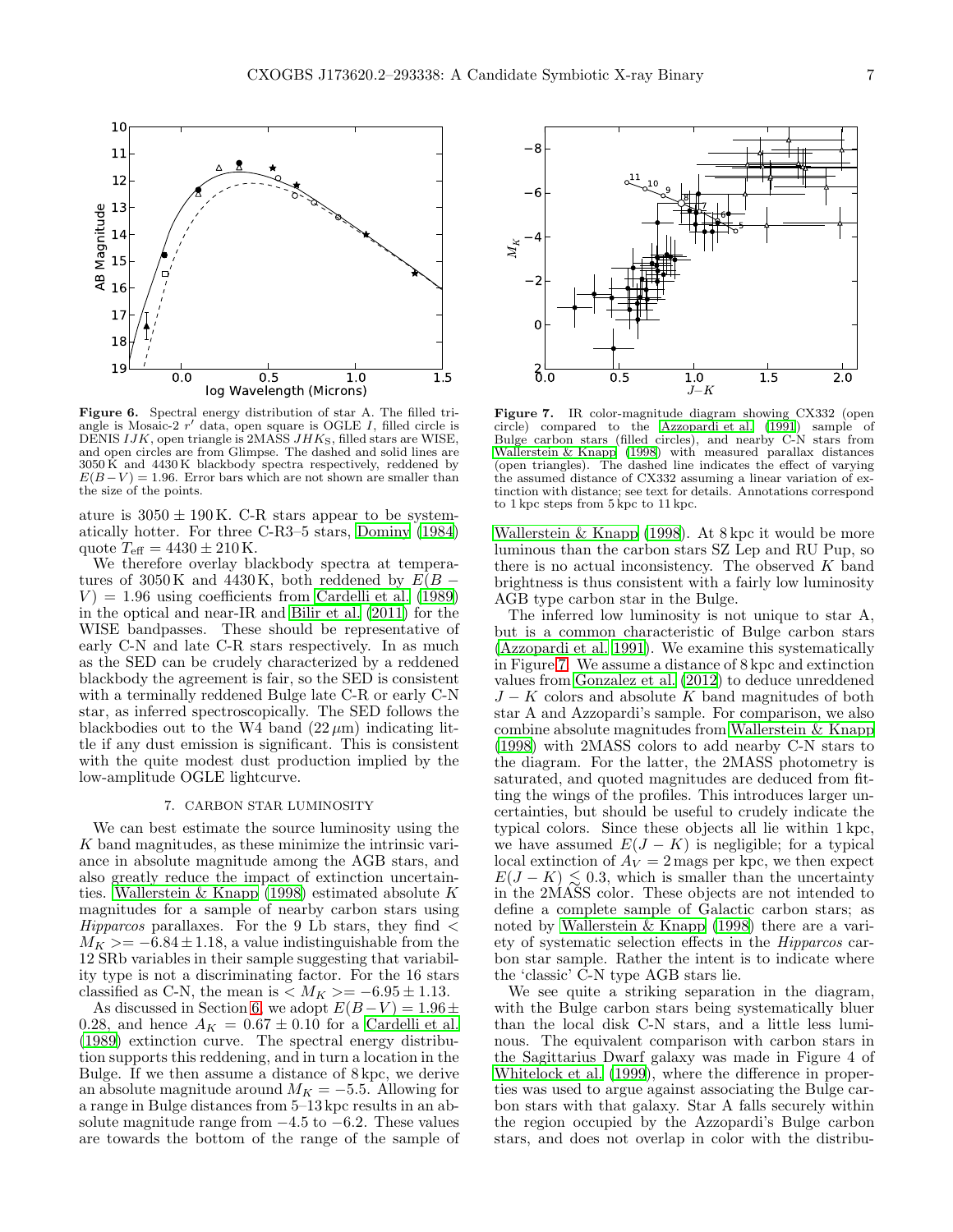

<span id="page-7-0"></span>Figure 8. Channel energy distribution of *Chandra* events in the 0.3–8.0 keV range.

tion of local C-N stars. This star therefore appears to be a bona fide member of the Bulge carbon star population.

Among the objects from [Azzopardi et al. \(1991](#page-8-6)), we note a division into two groups in the diagram, with star A lying among the more luminous objects. It is possible that the lower group represents the top of the Bulge carbon star red giant branch, with the upper group being the AGB. This is consistent with the classification of star A as a low luminosity AGB star, and the evidence for episodes of dust formation in its OGLE lightcurve.

We show the effect of assuming a distance range of 5–11 kpc in Figure [7](#page-6-2) with a dashed line, assuming that extinction varies linearly with distance. The latter is a crude assumption, but it should be remembered that at the latitude of CX332, the line of sight is still only  $\sim$  200 pc above the Plane at the distance of the Bulge, so has not completely left the disk extinction. Allowing a closer distance ∼ 7.0 kpc would move star A into the middle of the upper clump of Bulge carbon stars. It may thus be on the near side of the Bulge.

## 8. X-RAY CHARACTERISTICS

CX332 was only detected once by the GBS, in observation ID 8693, with 8 reported photons [\(Jonker et al.](#page-9-12) [2011\)](#page-9-12). This is clearly insufficient for a rigorous spectral analysis, but we may still hope to recover some information about the hardness of the spectrum from the channel energies of individual photons. In order to ensure uniformity, [Jonker et al. \(2011](#page-9-12)) truncated observations longer than 2 ks to a 2 ks length. Observation 8693 had a livetime of 2.16 ks, and CX332 was 7.85 arcmin off-axis, so we re-extract events from the full exposure time with an aperture radius of 8.1 arcsec. We recover 10 events below 8 keV from the source region and expect about 1 from the background. We present a histogram of event channel energies in Fig. [8.](#page-7-0) The spectrum is clearly hard, with no events detected below 1.5 keV, and multiple events above 3.0 keV.

[Muerset et al. \(1997\)](#page-9-32) surveyed ROSAT spectra of symbiotics. They classified them into three groups,  $\alpha, \beta$ , and  $\gamma$ . [Luna et al. \(2013](#page-9-33)) reexamined the classification scheme in the light of the harder coverage offered by a Swift survey. They added a fourth  $\delta$  class and also iden-

tified a number of sources exhibiting both  $\beta$  and  $\delta$  components.

Class  $\alpha$  shows supersoft emission with negligible counts above 0.4 keV. This is believed to originate in quasisteady nuclear burning on a white dwarf. Class  $\beta$  shows harder emission characterized by a thermal spectrum around  $10^7$  K, with most of the photons at energies below 2.4 keV. This may originate in the interaction of winds from the red giant and the white dwarf's accretion disk. The  $\gamma$  class of [Muerset et al. \(1997](#page-9-32)) originally contained just two objects, the SyXB GX 1+4 and Hen 1591 which is suggested to also host a neutron star. [Luna et al.](#page-9-33) [\(2013\)](#page-9-33) generalize this to neutron star systems with hard spectra characterized by Comptonized emission with no emission lines. The new  $\delta$  class also have hard, absorbed spectra, but with a thermal spectrum with strong emission lines. This is attributed to accretion powered boundary layer emission from a white dwarf surface.

CX332 is clearly not consistent with the  $\alpha$  class, and also has a harder spectrum than is typical of  $\beta$  class sources. Our observed median event energy is around 2.8 keV, with only one event detected with a channel energy below 2.0 keV. It most likely fits into either the  $\gamma$ classification, as a neutron star SyXB, or the  $\delta$  class as a white dwarf symbiotic lacking optical emission lines.

If we characterize the spectrum of CX332 with a powerlaw, then we find that a  $\Gamma$  = 1.5 power-law subject to interstellar extinction does produce the observed median event channel energy. At the Galactic center distance, this would imply a luminosity  $\sim 9 \times 10^{32} \,\text{erg s}^{-1}$ . This would be quite typical of an SyXB, but is higher than the  $10^{31} - 10^{32}$  erg s<sup>-1</sup> typically seen in  $\delta$  components from white dwarf symbiotics [Luna et al. \(2013](#page-9-33)).

A simple argument can test whether the  $L_X \sim 9 \times$  $10^{32}$  ergs s<sup>-1</sup> for CX332 is too high for the  $\delta$  class of symbiotic stars. [Kenyon & Webbink \(1984](#page-9-34)) performed detailed simulations of the optical spectra of symbiotics with hot stars of different temperatures and luminosities, and found that an accretion rate of  $10^{-9} M_{\odot} yr^{-1}$ onto a  $1 M_{\odot}$  white dwarf was the lower limit for detection of emission lines in the optical spectrum, converting to a bolometric luminosity of  $\sim 8 \times 10^{33}$  ergs/s. [Muerset et al. \(1991\)](#page-9-35) calculate the bolometric luminosities of a large number of known symbiotic stars, and show that all but one have a luminosity of the hot component above  $10 \text{ L}_{\odot}$ , corresponding to >  $4 \times 10^{34} \text{ ergs s}^{-1}$ . Thus, if the observed X-ray emission is optically thin radiation from an accretion flow onto a white dwarf (as seen in low-accretion-rate cataclysmic variables (e.g. [Patterson & Raymond 1985](#page-9-36)), then the total accretion luminosity can be consistent with the lack of observed optical emission lines and this possibility cannot be rejected.

## 9. DISCUSSION

We have identified star A, apparently a late C-R type carbon star near the base of the AGB as the most likely optical counterpart to CX332. There have been very limited X-ray detections of AGB stars. [Kastner & Soker](#page-9-37) [\(2004\)](#page-9-37) found Mira at a luminosity of  $5 \times 10^{29} \text{ erg s}^{-1}$ . [Ramstedt et al. \(2012\)](#page-9-11) examined observations covering 13 AGB stars and found only two reasonably confident detections at likely luminosities  $\langle 10^{32} \text{ erg s}^{-1}$ . All three of these AGB stars have quite soft X-ray spectra peaking around 1 keV, and in all three cases a binary companion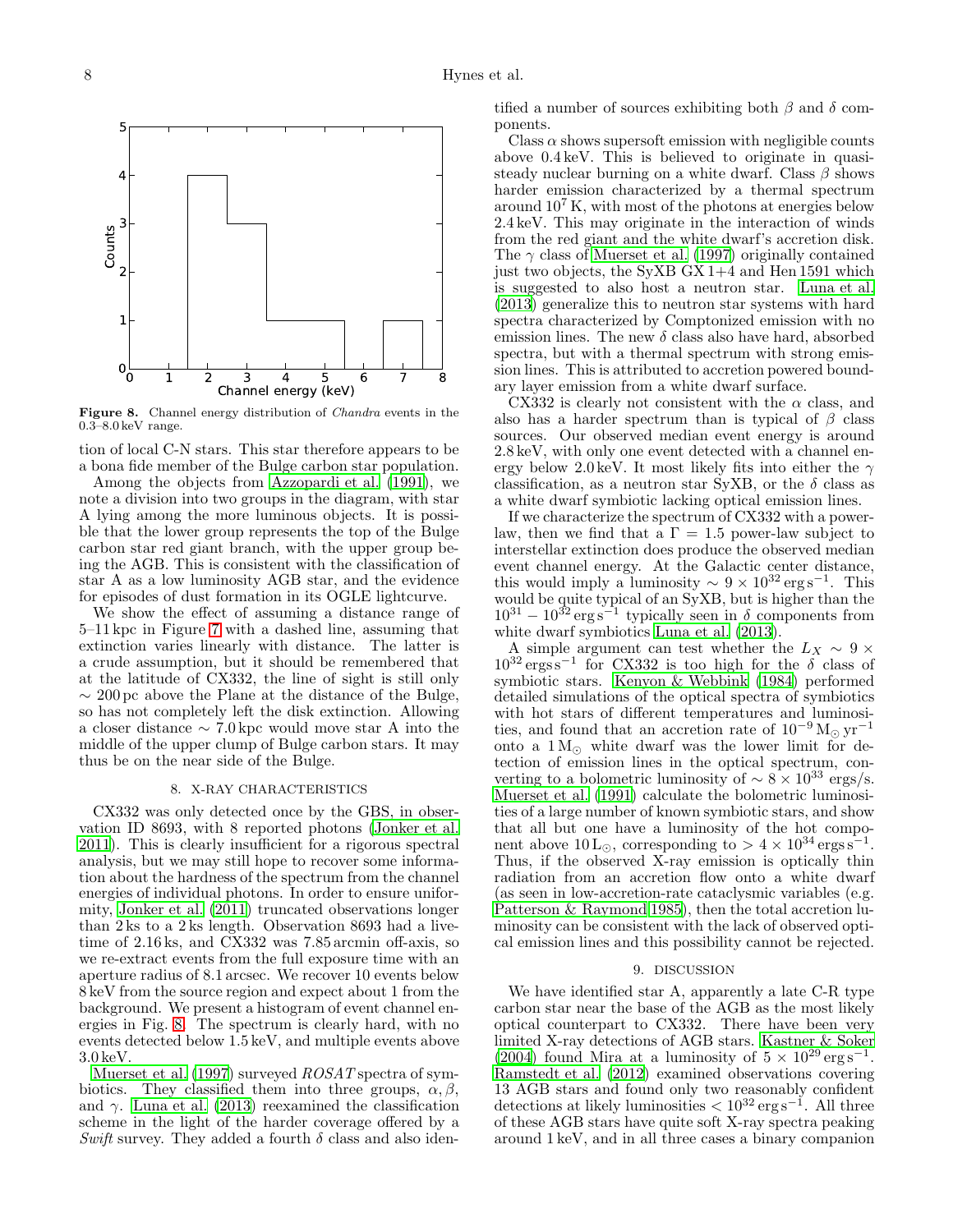could be the origin of the X-rays. The inferred X-ray luminosity and hardness of CX332 thus appear inconsistent with intrinsic emission from AGB stars and instead point to a symbiotic nature. This allows the possibility of either a white dwarf or neutron star companion, based on other known symbiotics. A black hole companion is also possible in principle, although would be unprecedented.

The X-ray hardness and luminosity of CX332, and the lack of optical emission lines of star A, are all very typical of the majority of known neutron star SyXBs, and CX332 would fit well within this class. Currently only one SyXB has been proposed with a carbon star companion, CGCS 5926 [\(Masetti et al. 2011\)](#page-9-7), and it is not in the Bulge.

White dwarf symbiotics are typically characterized by soft X-ray spectra and optical emission lines. *Chan*dra and Swift observations, however (e.g. [Luna et al.](#page-9-33) [2013\)](#page-9-33) are showing that some symbiotics do also have strong, hard components in their spectra, and some *only* have hard components. In a few cases, e.g.  $only$  have hard components. NQ Gem, these also lack emission lines in some observations [\(Munari & Zwitter 2002\)](#page-9-4), resulting in properties quite similar to CX332, although  $\delta$  sources without at least  $H\alpha$  emission are still the exception rather than the rule. This may be a consequence of lower accretion rates onto the white dwarf leading to optically thinner harder X-ray spectra and lower UV luminosities with which to ionize the red giant wind. In searching for X-ray sources within the Bulge, *Chandra* will more effectively identify objects such as these than it will identify classic white dwarf symbiotics with softer X-ray spectra.

Hence we can expect that an X-ray selected symbiotic population will have different demographics than one selected optically. This is reflected in the sample of symbiotic candidates identified by [van den Berg et al. \(2006\)](#page-9-9), which is dominated by sources with hard X-ray spectra and a deficit of optical emission lines. Disentangling the two populations of SyXBs and X-ray selected white dwarf symbiotics is then a challenging task observationally, but an essential one if we are to reliably determine the SyXB population of the Galaxy and test models such as that of Lü et al.  $(2012)$ .

# 10. CONCLUSIONS

We have examined the closest optical counterpart candidates to the Galactic Bulge Survey (GBS) source CX332. The source lies close to an infrared-bright star that we identify as an AGB-type carbon star, most likely a late C-R star, or possibly early C-N. Carbon stars are extremely rare in the Bulge and so we estimate a probability of only 0.1 % of finding even one chance coincidence with a carbon star in the whole GBS. If the X-ray source is associated with the carbon star then we have argued that the X-ray luminosity and hardness, and lack of optical emission lines are more consistent with a symbiotic X-ray binary (SyXB) rather than with a white dwarf system, although the latter cannot be confidently ruled out. If this interpretation is correct it will be only the second proposed SyXB with a carbon star companion, and the first based on a secure X-ray detection.

This work was supported by the National Science Foundation under Grant No. AST-0908789. R.I.H.

would like to thank Geoff Clayton for much guidance in navigating the unfamiliar waters of carbon stars and for comments on the manuscript and Lauren Gossen for assistance with observations at Cerro Tololo.

This work is partly based on observations obtained at the Gemini Observatory, which is operated by the Association of Universities for Research in Astronomy, Inc., under a cooperative agreement with the NSF on behalf of the Gemini partnership: the National Science Foundation (United States), the Science and Technology Facilities Council (United Kingdom), the National Research Council (Canada), CONICYT (Chile), the Australian Research Council (Australia), Ministerio da Ciencia e Tecnologia (Brazil), and Ministerio de Ciencia, Tecnologia e Innovacion Productiva (Argentina). Our Gemini Program ID is GS-2010A- Q-61. This work is also based on observations made with ESO Telescopes at the La Silla Paranal Observatory under programme ID 085.D- $0441(A)$ .

This publication makes use of data products from the Two Micron All Sky Survey, which is a joint project of the University of Massachusetts and the Infrared Processing and Analysis Center/California Institute of Technology, funded by the National Aeronautics and Space Administration and the National Science Foundation. This publication also makes use of data products from the Wide-field Infrared Survey Explorer, which is a joint project of the University of California, Los Angeles, and the Jet Propulsion Laboratory/California Institute of Technology, funded by the National Aeronautics and Space Administration. We are grateful to the OGLE collaboration for making digital lightcurves of candidate counterparts to GBS sources available.

This research has made use of the SIMBAD database, operated at CDS, Strasbourg, France, and NASA's Astrophysics Data System.

Facilities: Blanco, CTIO:2MASS, CXO, Gemini:South, OGLE, Spitzer, VLT:Melipal, WISE.

#### REFERENCES

- <span id="page-8-0"></span>Abia, C., & Isern, J. 2000, ApJ, 536, 438
- <span id="page-8-7"></span>Alard, C., & Lupton, R. H. 1998, ApJ, 503, 325
- <span id="page-8-8"></span>Alard, C. 2000, A&AS, 144, 363
- <span id="page-8-3"></span>Alksnis, A., Balklavs, A., Dzervitis, U., et al. 2001, Baltic Astronomy, 10, 1
- <span id="page-8-6"></span>Azzopardi, M., Rebeirot, E., Lequeux, J., & Westerlund, B. E. 1991, A&AS, 88, 265
- <span id="page-8-12"></span>Barnbaum, C., Stone, R. P. S., & Keenan, P. C. 1996, ApJS, 105, 419
- <span id="page-8-1"></span>Belczyński, K., Mikołajewska, J., Munari, U., Ivison, R. J., & Friedjung, M. 2000, A&AS, 146, 407
- <span id="page-8-18"></span>Bilir, S., Karaali, S., Ak, S., et al. 2011, MNRAS, 417, 2230
- <span id="page-8-5"></span>Blanco, V. M., & McCarthy, M. F. 1983, AJ, 88, 1442
- <span id="page-8-4"></span>Blanco, V. M., & Terndrup, D. M. 1989, AJ, 98, 843
- <span id="page-8-17"></span>Cardelli, J. A., Clayton, G. C., & Mathis, J. S. 1989, ApJ, 345, 245
- Chakrabarty, D., & Roche, P. 1997, ApJ, 489, 254
- <span id="page-8-9"></span><span id="page-8-2"></span>Cutri, R. M., Skrutskie, M. F., van Dyk, S., et al. 2003, VizieR Online Data Catalog, II/246
- <span id="page-8-11"></span>Cutri, R. M., & et al. 2012, VizieR Online Data Catalog, II/311
- <span id="page-8-10"></span>DENIS Consortium 2005, VizieR Online Data Catalog, II/263 Dominy, J. F. 1984, ApJS, 55, 27
- <span id="page-8-16"></span>Frei, Z., & Gunn, J. E. 1994, AJ, 108, 1476
- <span id="page-8-14"></span><span id="page-8-13"></span>Fukugita, M., Shimasaku, K., & Ichikawa, T. 1995, PASP, 107,
- <span id="page-8-15"></span>945 Gonzalez, O. A., Rejkuba, M., Zoccali, M., Valenti, E., & Minniti, D. 2011, A&A, 534, A3